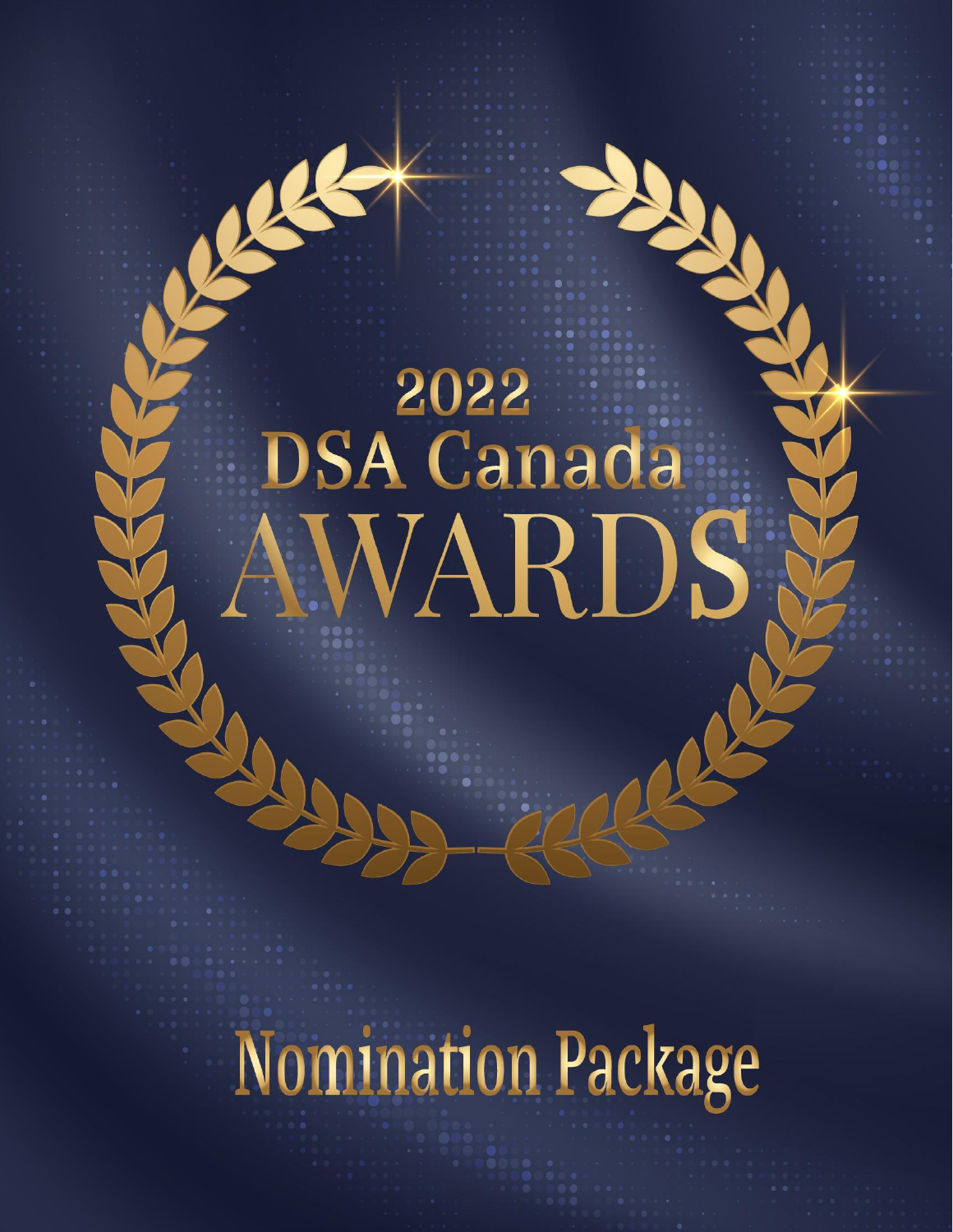

# **Table of Contents**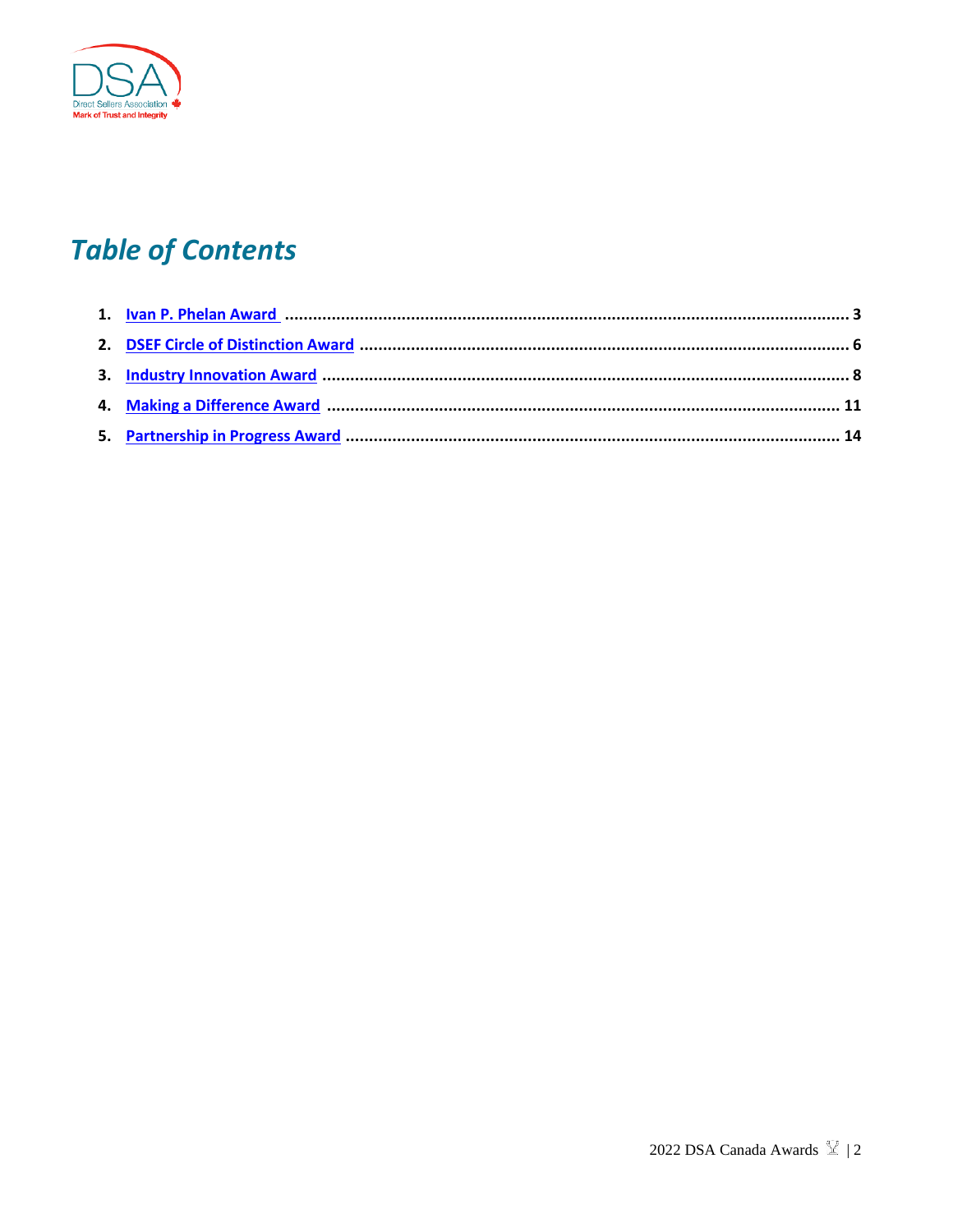

# *Ivan P. Phelan Award*

**Ivan P. Phelan**, in whose honour the award is presented, was the former Vice President and Secretary of Avon Canada Inc., and twice served as Chairman of the Direct Sellers Association. Through his long association with Avon Canada (1935-1972) and the DSA, Mr. Phelan's contributions epitomized the entrepreneurial style of those leaders who have made the Direct Selling Industry in Canada the success it is today.

The award was first presented in 1988 and the Awards Committee, on behalf of the DSA, deemed it appropriate to select Ivan P. Phelan as its first recipient. Mr. Phelan passed away on March 28, 1992.

Everyone involved in, or associated with, the industry is invited to nominate candidates for this prestigious award.



*Tracie Kenzora, General manager Canada, USANA Health Sciences, 2021 Recipient.*

### **CRITERIA**

- 1. The nominee must have worked in, or been associated with, the Canadian direct selling industry.
- 2. The winner will be selected based on:
	- a) the nominee's personal contribution to the direct selling industry;
	- b) a detailed account of the nominee's contribution to the industry and a description of his or her corporate responsibilities must accompany the submission;
	- c) consideration will also be given to individuals who have made significant contributions by promoting the industry through consumer associations or groups, government agencies, other businesses and the general public;
	- d) submissions will be judged on the content rather than the quantity or appearance of the information supporting the nomination.

The decision of The Ivan P. Phelan Award Committee is final. If, in the opinion of the Committee, no suitable candidate is nominated, the award will not be presented.

Please complete **this form** and submit with **supporting materials** no later than **May 16, 2022** to tara@dsa.ca.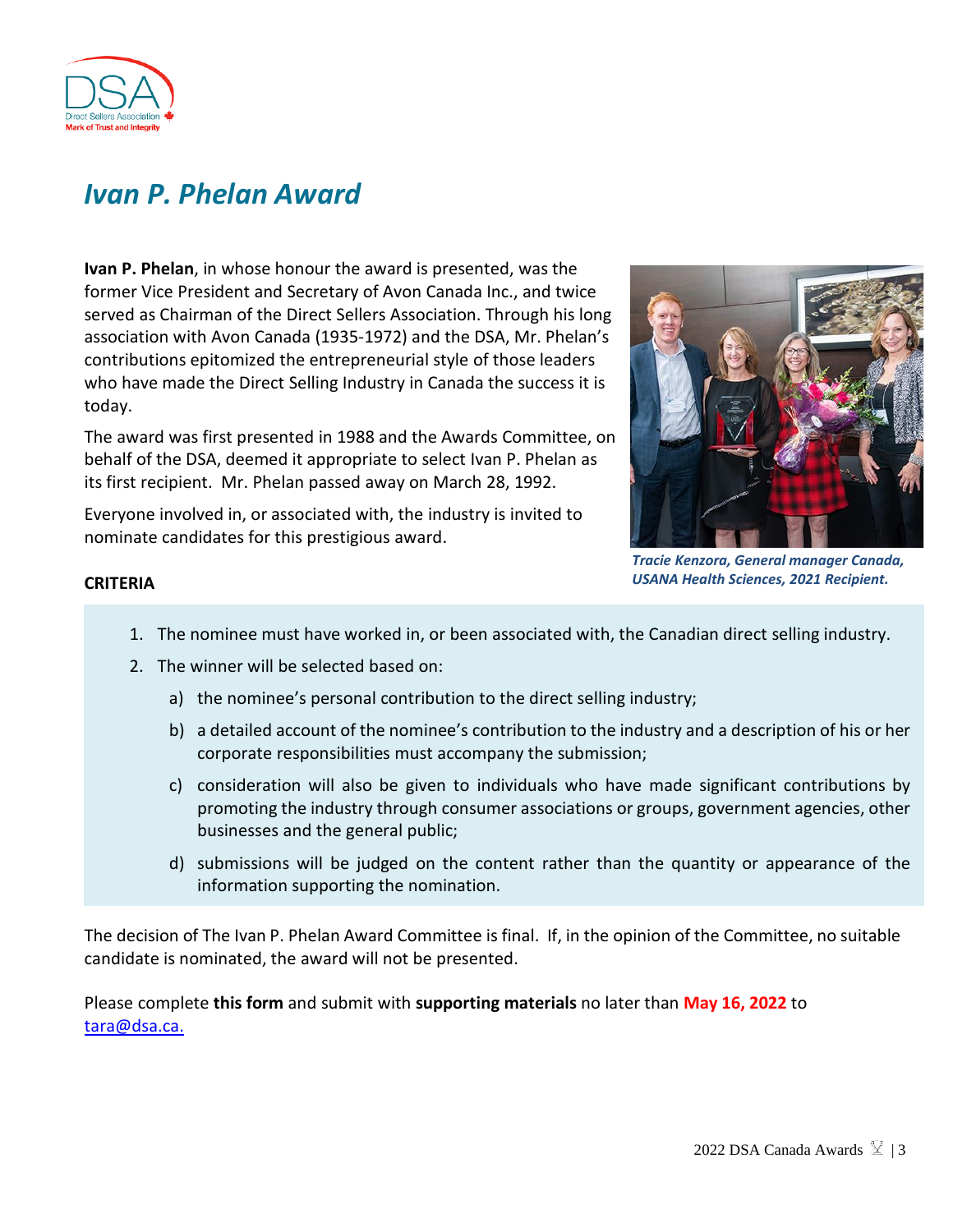

| 2020 | Susan Timmermeister, Mary Kay<br>Cosmetics Ltd.                                | 2003 | Melanie Hayden, PartyLite Gifts, Ltd.                         |
|------|--------------------------------------------------------------------------------|------|---------------------------------------------------------------|
| 2019 | Gina Bresciani, USANA Health Sciences                                          | 2002 | W. Jack Millar, Millar Wyslobicky<br>Kreklewetz LLP           |
| 2018 | Rhancha Trick, Nature's Sunshine Canada                                        | 2001 | Murray Smith, Mary Kay Cosmetics Ltd.                         |
| 2017 | Helena Alexandre, Arbonne International<br>Canada                              | 2000 | Jim Hunking, Amway of Canada, Ltd.                            |
| 2016 | Nathalie Cormack, Mary Kay Cosmetics<br>Ltd.                                   | 1999 | Paul Hanson, Nu Skin Canada Inc.                              |
| 2015 | Janice Gerol, The Pampered Chef - Canada<br>Corp.                              | 1998 | Linda J. Herron, Electrolux Corporation of<br>Canada Inc.     |
| 2014 | Joan Lee, Direct Sellers Association of<br>Canada                              | 1997 | Roberta M. Creber, Partylite Gifts and Ross<br>P. Creber, DSA |
| 2013 | Dr. Derek Hassay, Haskayne School of<br><b>Business, University of Calgary</b> | 1996 | Margaret F. Csordas, Beauty Counselors                        |
| 2012 | Patricia King, Nu Skin Canada Inc.                                             | 1995 | Vic Prendergast, Shaklee                                      |
| 2011 | Angela Abdallah, Amway Canada<br>Corporation                                   | 1994 | Jacques Langevin, Avon                                        |
| 2010 | Lynda Rose, Mary Kay Cosmetics Ltd.                                            | 1993 | Robert H. Bradshaw, Amway                                     |
| 2009 | Garry Ford, Nature's Sunshine Products of<br>Canada Limited                    | 1992 | Stephen J. Locke, Shaklee                                     |
| 2008 | Robin Bell, Quixtar Canada Corporation                                         | 1991 | Gayle Gannon, Creative Circle                                 |
| 2007 | Ray Patrick, Mary Kay Cosmetics Ltd.                                           | 1990 | Frank Wilson, Amway                                           |
| 2006 | John Prevost, mi3 Solutions                                                    | 1989 | Charles L. Snow, Mary Kay Cosmetics Ltd.                      |
| 2005 | Judson Whiteside, Miller Thomson                                               | 1988 | Ivan P. Phelan, Avon                                          |
| 2004 | James Kalil, Cutco/Vector Marketing<br>Canada Ltd.                             |      |                                                               |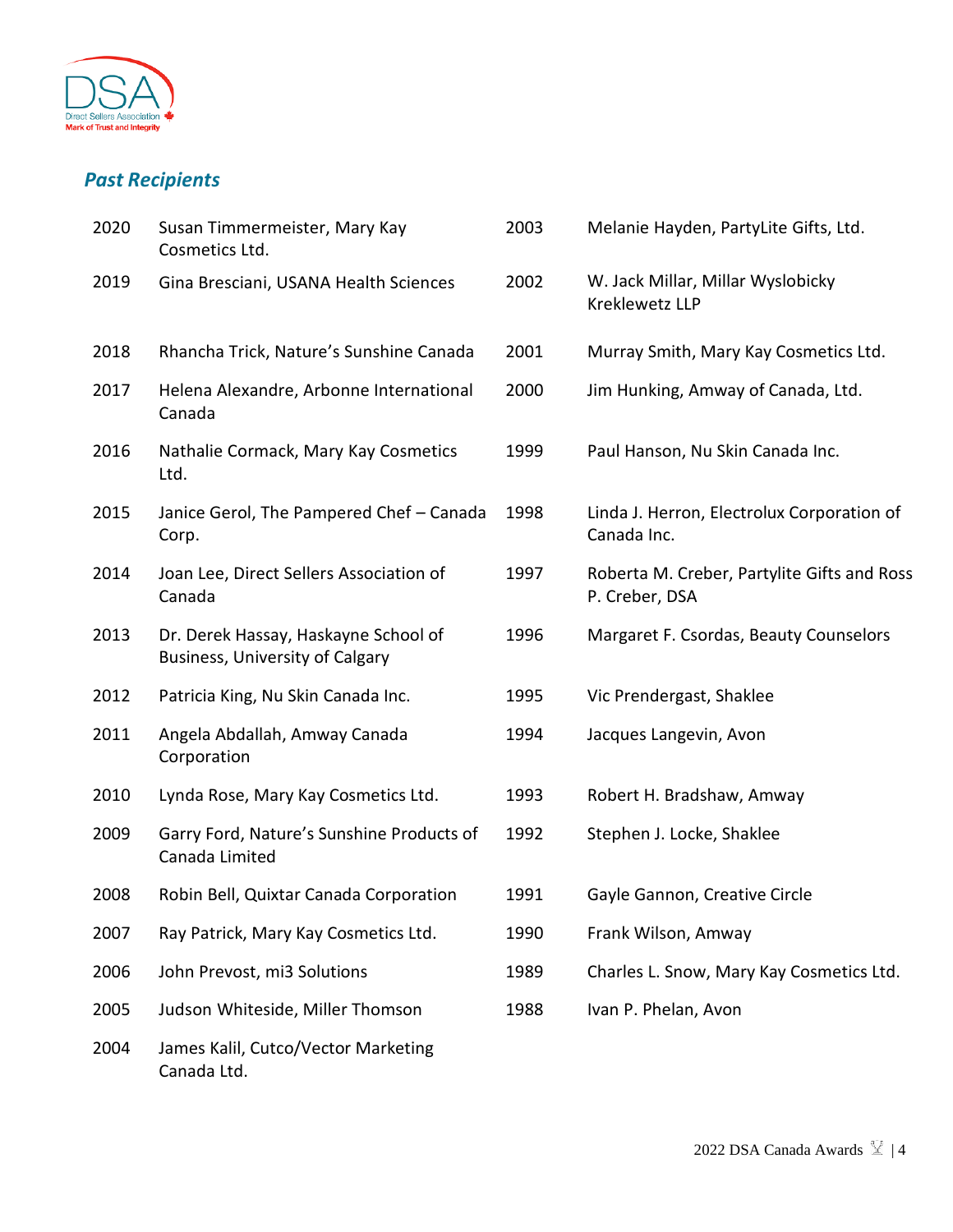

# *Ivan P. Phelan Award Nomination Form*

| Nominee:<br>the contract of the contract of the contract of the contract of the contract of the contract of the contract of                                                         |        |  |
|-------------------------------------------------------------------------------------------------------------------------------------------------------------------------------------|--------|--|
|                                                                                                                                                                                     | Title: |  |
|                                                                                                                                                                                     |        |  |
|                                                                                                                                                                                     | Title: |  |
| The nominee:                                                                                                                                                                        |        |  |
| is/has worked in the Canadian direct selling industry.                                                                                                                              |        |  |
| is/has been associated with the direct selling industry.                                                                                                                            |        |  |
| is making/has made significant contributions by promoting the industry through consumer<br>associations or groups, government agencies, other businesses and/or the general public. |        |  |
| Information to provide with submission:                                                                                                                                             |        |  |
| A detailed account of the nominee's contribution to the Industry.                                                                                                                   |        |  |
| A description of his/her corporate responsibilities.                                                                                                                                |        |  |
| A description of how the nominee is making/has made contributions and to whom.                                                                                                      |        |  |
| Please provide a brief summary as to the qualifications of the individual whom you have nominated to<br>receive the Ivan P. Phelan Award.                                           |        |  |

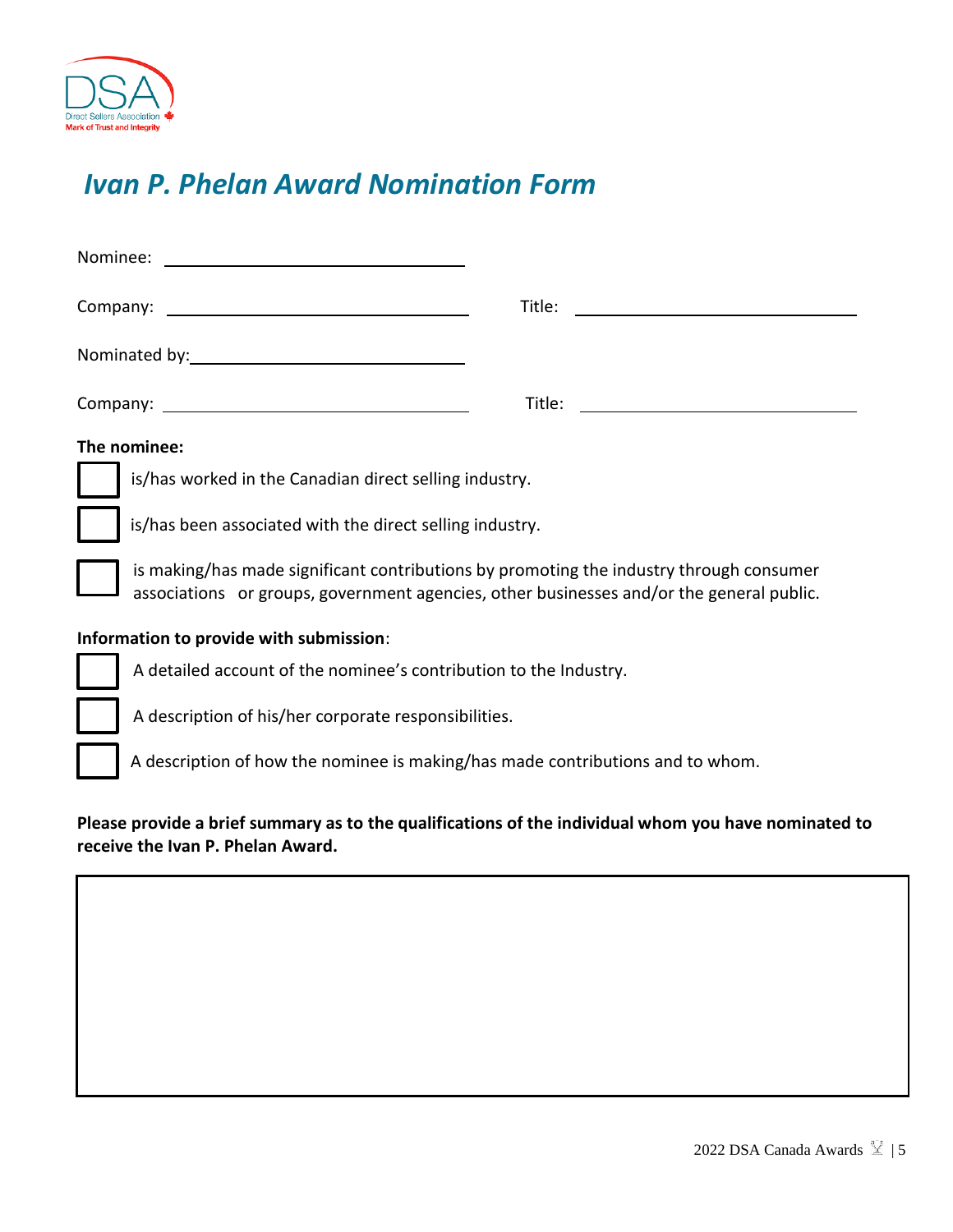

# *DSEF Circle of Distinction Award*

The DSEF *Circle of Distinction* award honours individuals who have devoted significant years of service and have made considerable contributions to the Direct Selling Education Foundation and the direct selling industry.

### **CRITERIA**

The nominee will be judged on:

- 1. Years of commitment;
- 2. Significant contributions such as, but not limited to,
	- providing direction or leadership,
	- research,
	- recognition by the industry,
	- constructive input on organizational structure, etc.





*Darren Sketchley, 2021 Recipient.*

Please complete **this form** and submit with **supporting materials** no later than **May 16, 2022** to tara@dsa.ca.

- 2019 Michael McDonald
- 2018 Jackie McClements, MONAT Global Canada
- 2017 Kathleen Mannion, Mary Kay Cosmetics Ltd.
- 2016 Gina Bresciani, USANA Health Sciences
- 2015 Susan Timmermeister, Mary Kay Cosmetics Ltd.
- 2014 Janice Gerol, The Pampered Chef Canada Corp.
- 2013 Roberta M. Creber, lia sophia Canada, LP
- 2012 Rhancha Connell, Vector Marketing Canada Corp.
- 2010 Ross Creber, Direct Sellers Association of Canada
- 2009 Catherine Conides, Lavery, de Billy LLP
- 2007 James Kalil, Vector Marketing Canada Corp.
- 2006 Dr. Derek Hassay, University of Calgary
- 2004 Dr. Walter Good, University of Manitoba
- 2003 Paul J. Thériault, Direct Sellers Association of Canada
- 2002 Dr. Richard E. Vosburgh, University of Guelph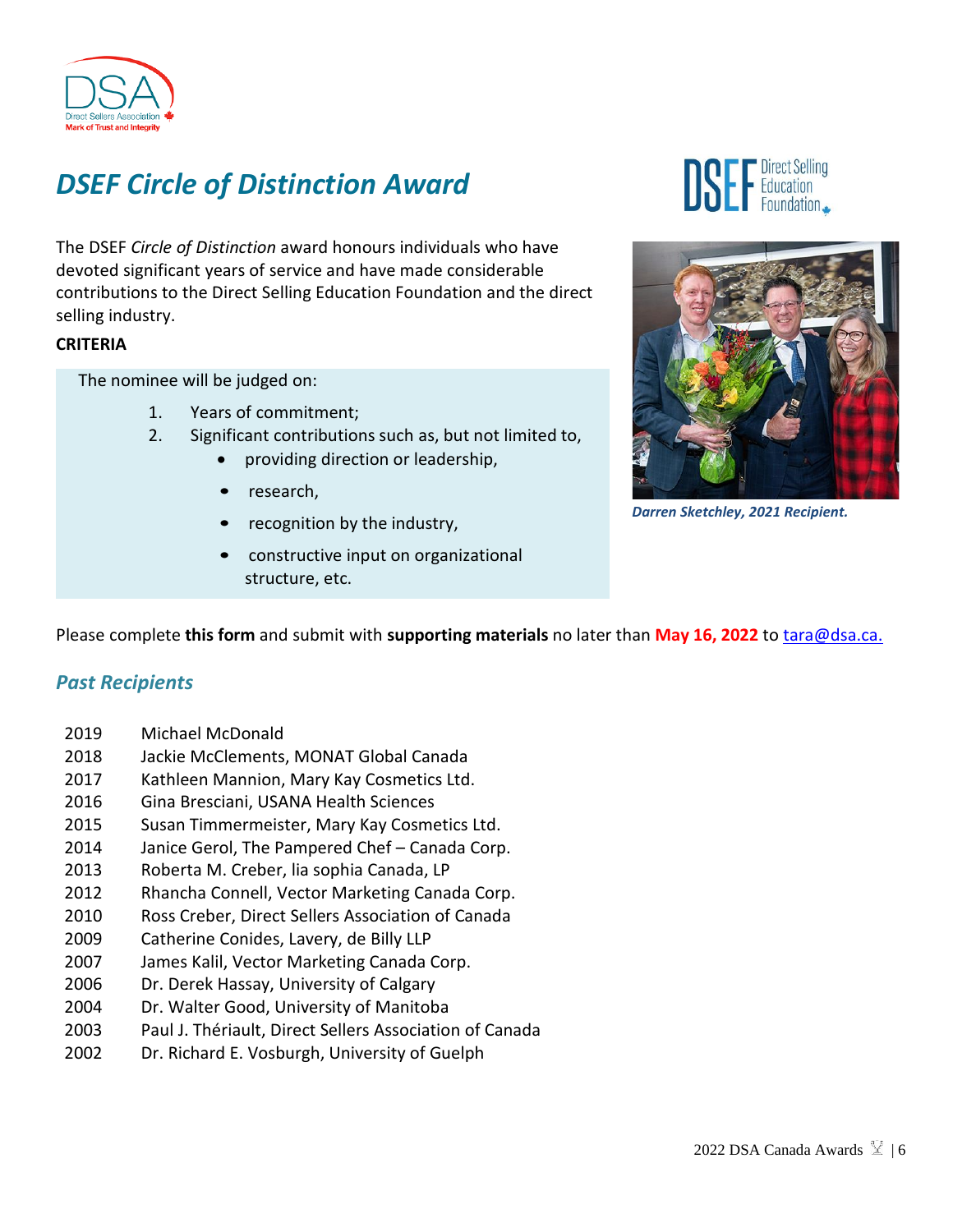



# *DSEF Circle of Distinction Award Nomination Form*

| Nominee:<br><u> Alexandria (h. 1888).</u> |                          |  |
|-------------------------------------------|--------------------------|--|
| Title:                                    |                          |  |
|                                           | Company: <u>company:</u> |  |
| Telephone:                                | Email:                   |  |

### **The nominee:**

has devoted significant years of service to the DSEF and the direct selling industry.

has made considerable contributions to the DSEF and the direct selling industry.

### **Information to provide with submission**:



Number of years of commitment.

A description of his/her significant contributions (i.e. providing direction or leadership; research; recognition by the industry, constructive input on organizational structure, etc.).

### **Keeping the criteria in mind, please provide a brief outline to support your nomination:**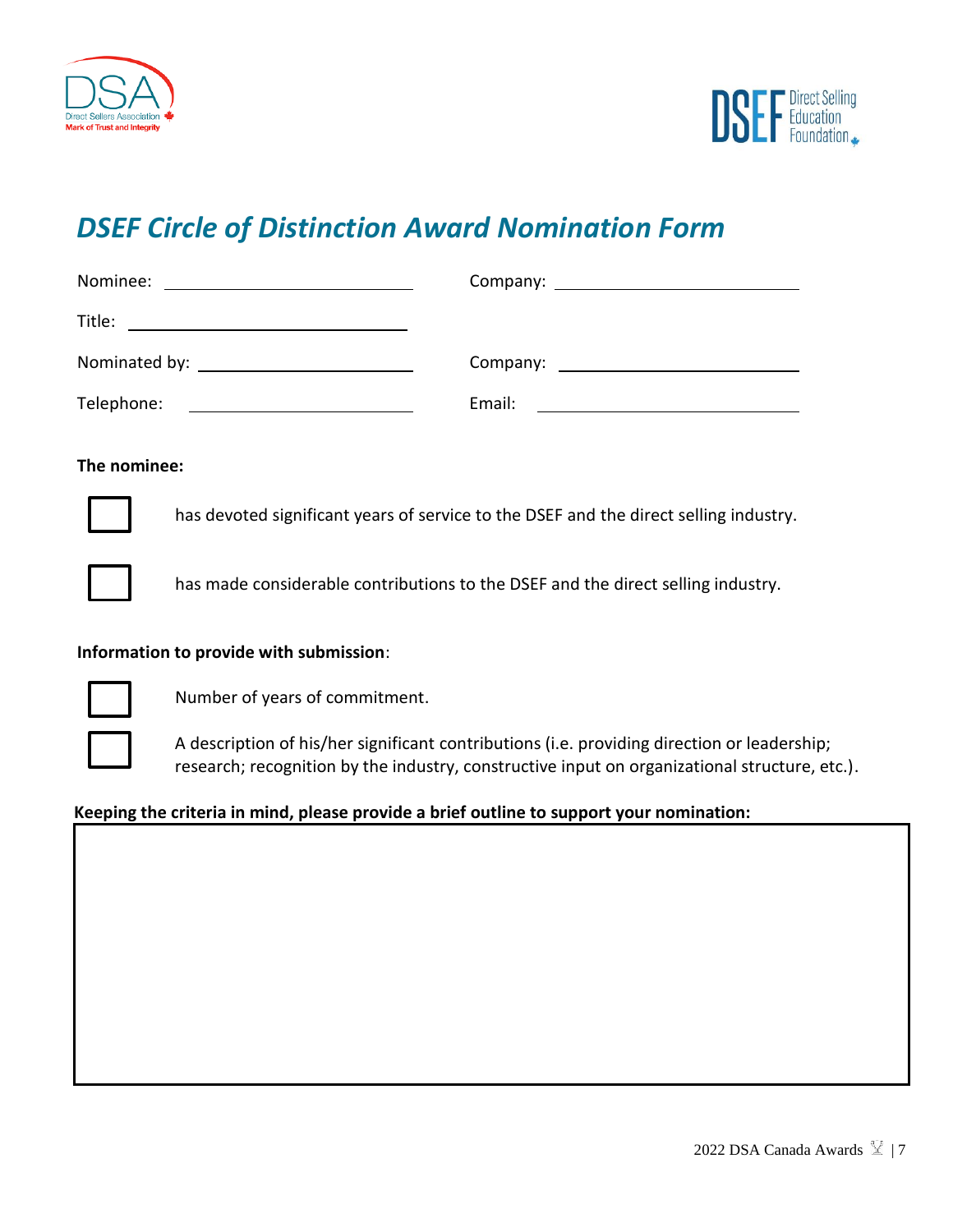

# *Industry Innovation Award*

The DSA *Industry Innovation* award recognizes companies that have developed an innovative approach to some aspect of direct selling in Canada.

### **CRITERIA**

The Awards Committee will honour companies implementing programmes that are unique to the industry or that represent a fresh approach. Judges will consider the novelty and/or adaptability of the programme in addition to its success.

Nominated companies should:

- 1. Describe the uniqueness of this programme.
- 2. Describe the impact it has had on your business in terms of financial, ISC growth, retention, new markets, etc.



*Mary Kay – for Suite 13, 2021 Recipient.*

Please complete the **Nomination Form** and submit with **supporting materials** (enclose any photos, printed materials, publicity, programme presentations, videos, testimonials, or anything else that helps tell your company's story) no later than **May 16, 2022** to tara@dsa.ca.

- 2020 Mary Kay Cosmetics Ltd.
- 2019 MONAT Global Canada
- 2018 Mary Kay Cosmetics Ltd.
- 2017 AVON Canada
- 2015 USANA Health Sciences
- 2014 Amway Canada Corporation
- 2013 Amway Canada Corporation
- 2012 Mary Kay Cosmetics Ltd.
- 2010 Regal Gifts Corporation
- 2009 Mary Kay Cosmetics Ltd.
- 2008 Tupperware Canada Inc.
- 2007 Nu Skin Canada, Inc.
- 2003 Mary Kay Cosmetics Ltd.
- 2001 Quixtar Canada Corporation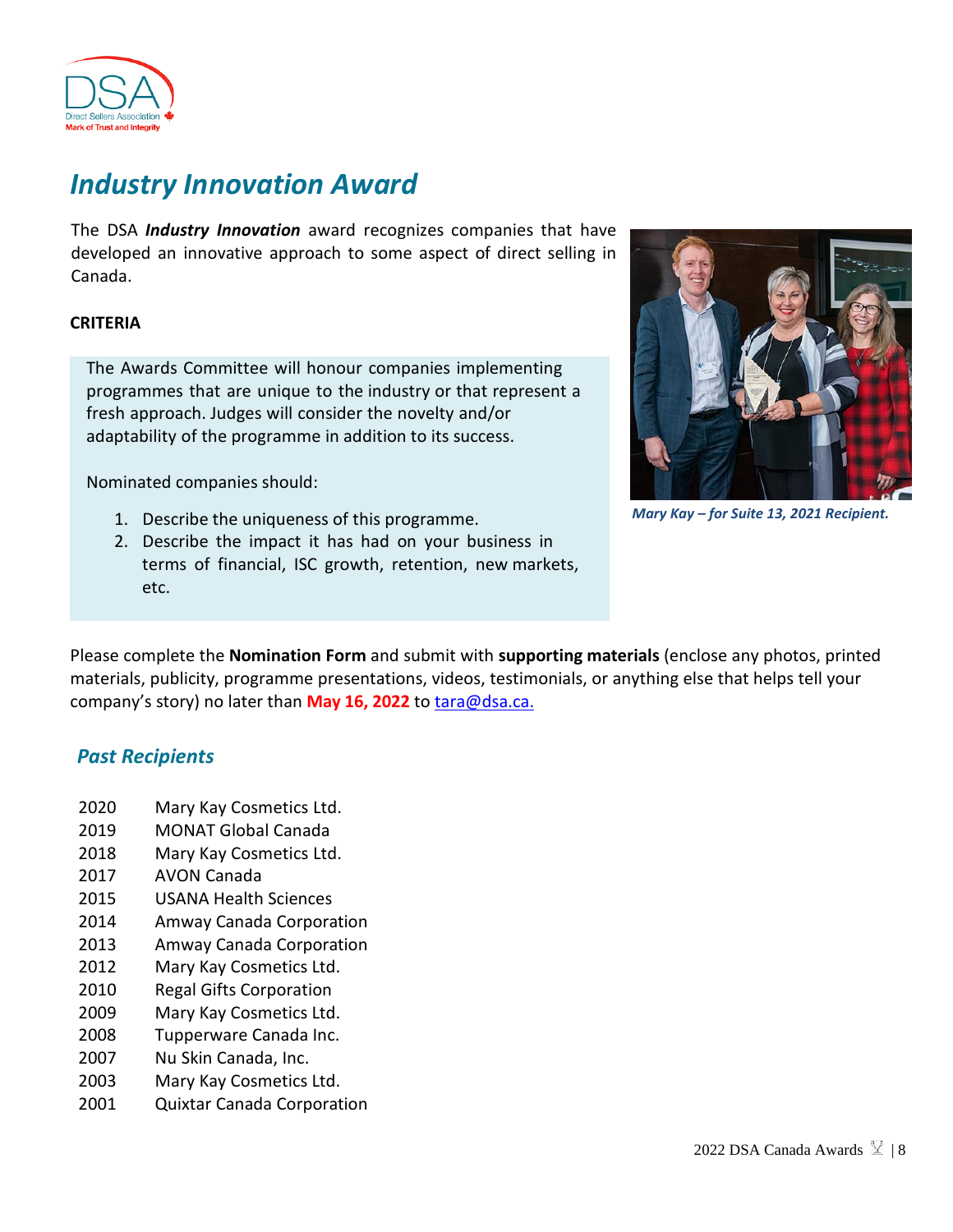

# *Industry Innovation Award Nomination Form*

| Is the program ongoing? | l Yes | <b>No</b> |
|-------------------------|-------|-----------|
|                         |       |           |

### **The nominee:**



is a DSA Member Company,

programme is unique to the industry,

programme represents a fresh approach, and



programme is ongoing.

### **Information to provide with submission**:



Programme title.



Programme start date.

Programme objective.

Description of the uniqueness of this programme.

Description of the impact the programme has had on your business in terms of financial, ISC growth, retention, new markets, etc.

Support materials (photos, printed materials, publicity, programme presentations, videos, testimonials, etc.).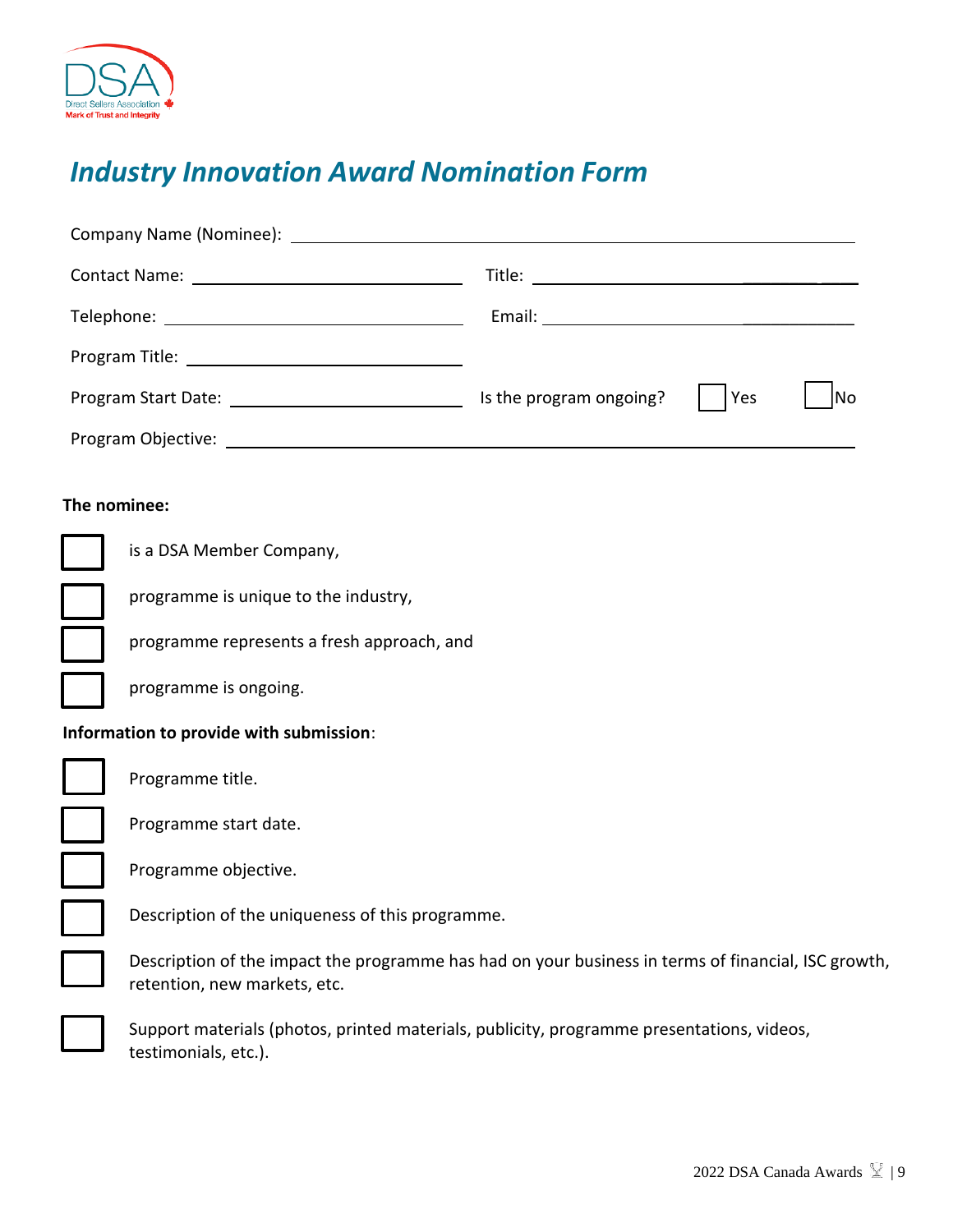

**Keeping the criteria in mind, please summarize the initiative and its results:**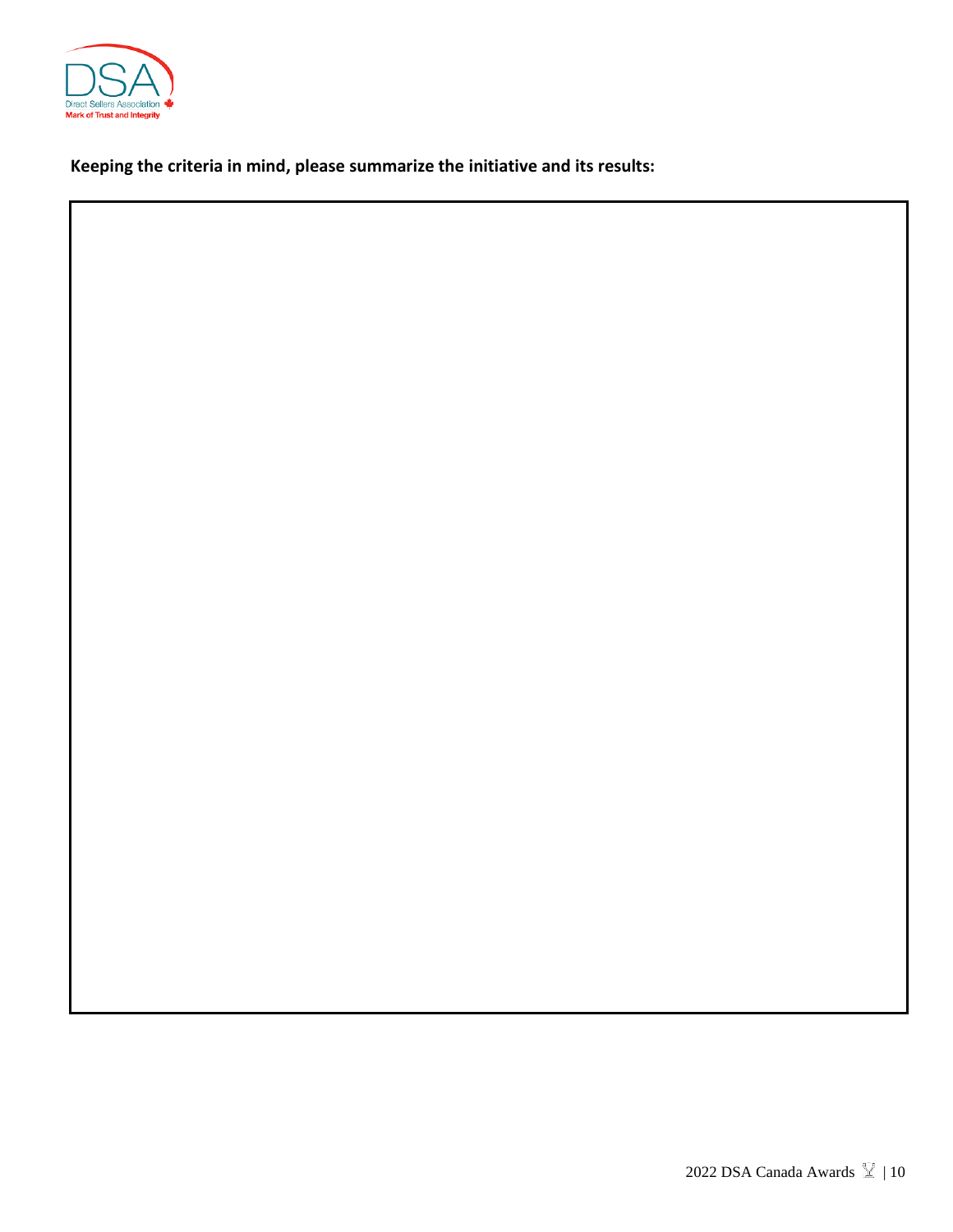

# *Making a Difference Award*

The DSA *Making a Difference* award honours companies whose charitable and/or community service efforts have made a profound difference in the lives of Canadians.

### **CRITERIA**

The Awards Committee considers the level of involvement in the programme, the amount of effort relative to the size of the company and the company's vision and motivation. All programmes entered must have been started within the past four years and be **on-going**.

Nominated companies will be judged on the:

- a) programme's objectives;
- b) achievement.



*Arbonne Canada, Partnership with Jack.org, 2021 Recipient.*

Please complete the **Nomination Form** and submit with **supporting materials** (enclose any photos, printed materials, publicity, programme presentations, videos, testimonials, or anything else that helps tell your company's story) no later than **May 16, 2022** to tara@dsa.ca.

- 2020 Mannatech
- 2019 Plexus Canada
- 2018 MONAT Global Canada
- 2017 Arbonne International Canada
- 2015 Mary Kay Cosmetics Ltd.
- 2014 Arbonne International Canada Inc.
- 
- 2012 The Pampered Chef Canada Corp. 2001 Avon Canada Inc.
- 2011 Amway Canada Corporation 2000 Avon Canada Inc.
- 
- 2009 Vector Marketing Canada Corp.
- 2008 PartyLite Gifts, Inc.
- 2007 Avon Canada Inc.
- 2006 Mary Kay Cosmetics Ltd.
	- 2005 Quixtar Canada Corporation
		- 2004 Nu Skin Canada Inc.
		- 2003 The Pampered Chef – Canada Corp.
- 2013 Avon Canada Inc. 2002 Weekenders Canada
	-
	-
- 2010 PartyLite Gifts, Inc. 1999 PartyLite Gifts, Inc.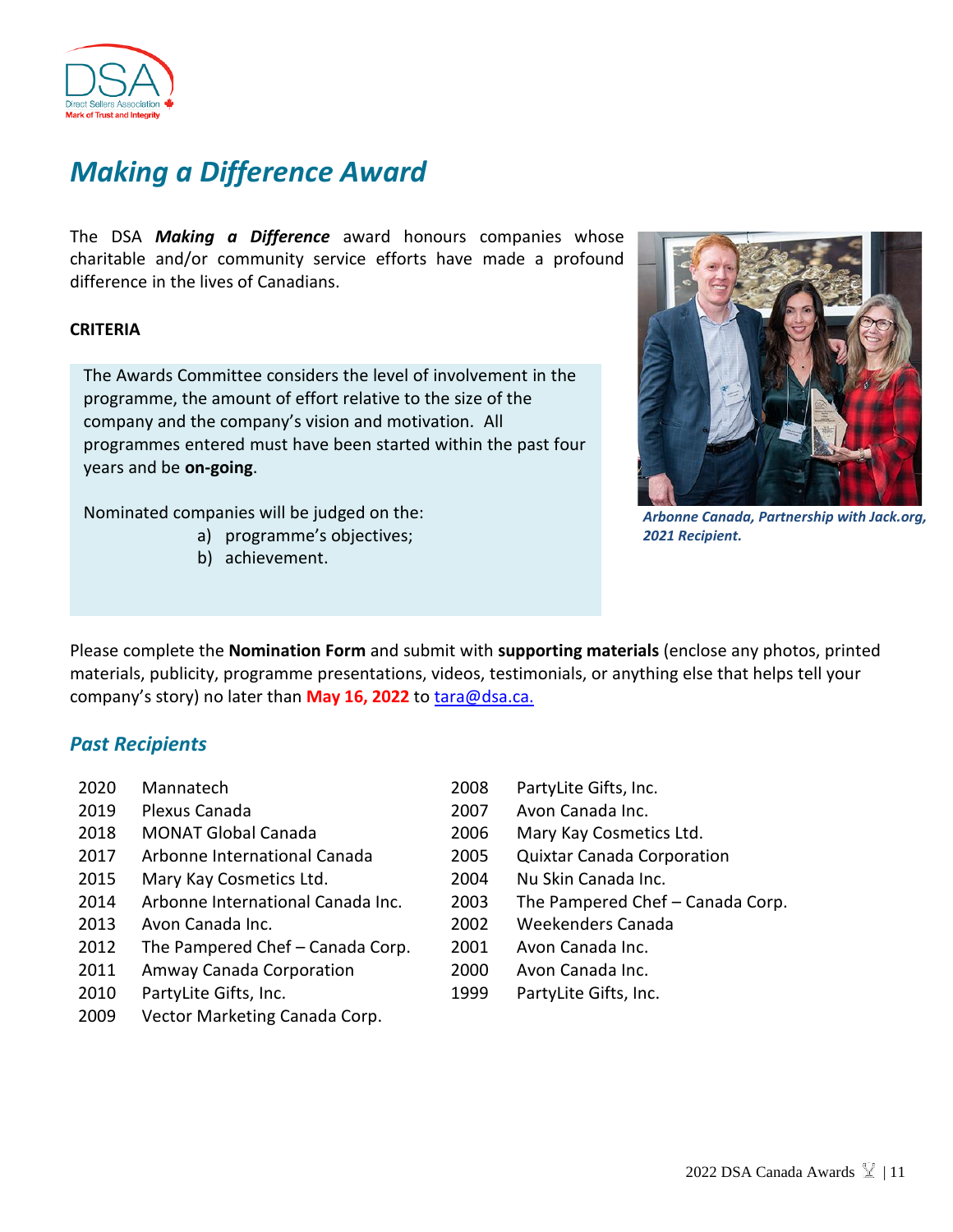

# *Making a Difference Award Nomination Form*

| Start Date (programme must be ongoing): |  |  |
|-----------------------------------------|--|--|

### **The nominee:**

is an active DSA Member,

programme has made a profound difference in the lives of **Canadians,** and

programme is on-going.

### **Information to provide with submission**:



Start date of the programme.

Programme's title.

Description of the programme's objectives.

Explanation of the programme's achievement(s).

Support materials (photos, printed materials, publicity, programme presentations, videos, testimonials, etc.).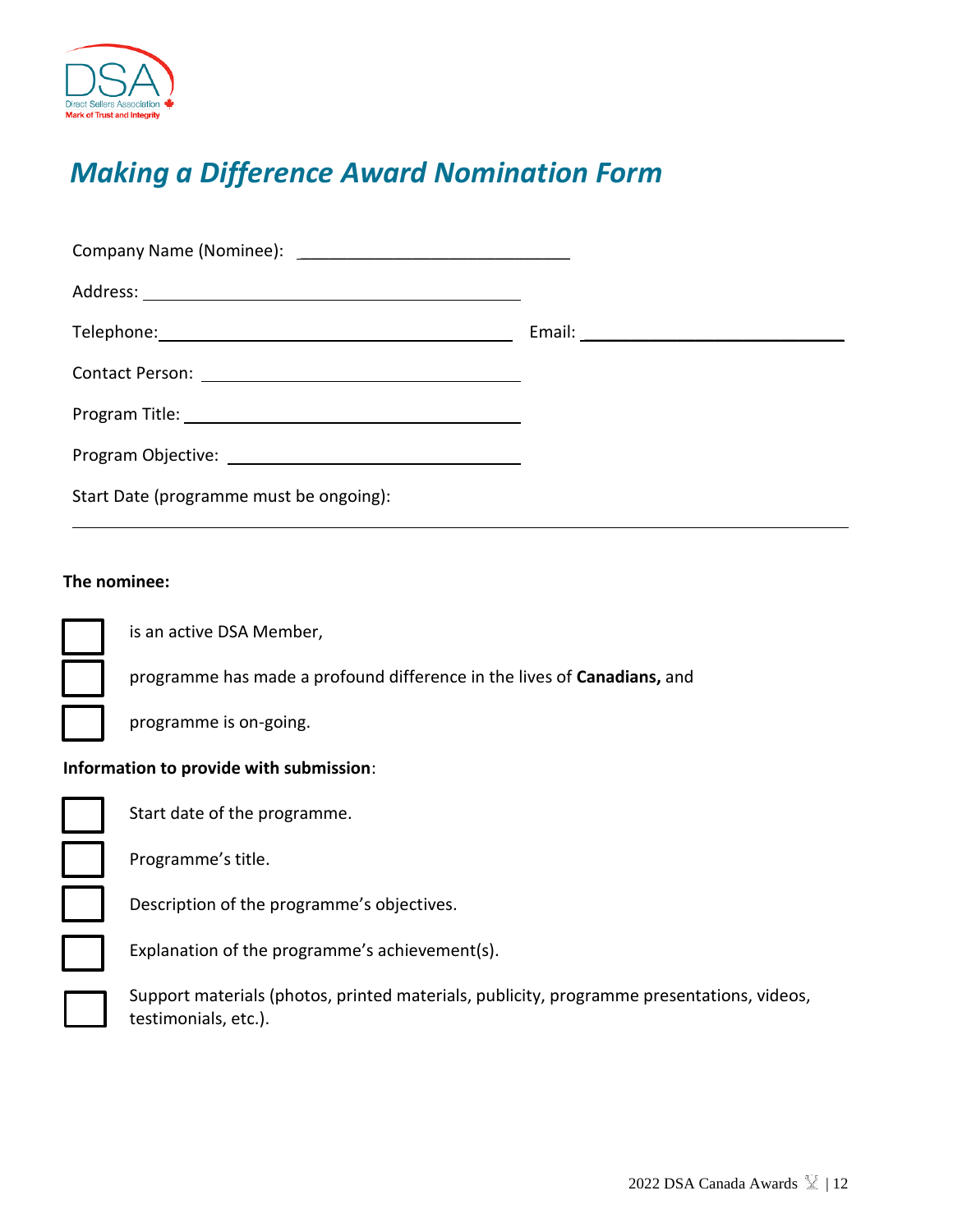

**Keeping the criteria in mind, please summarize the programme as well as its results (dollars raised, communication, feedback, etc.):**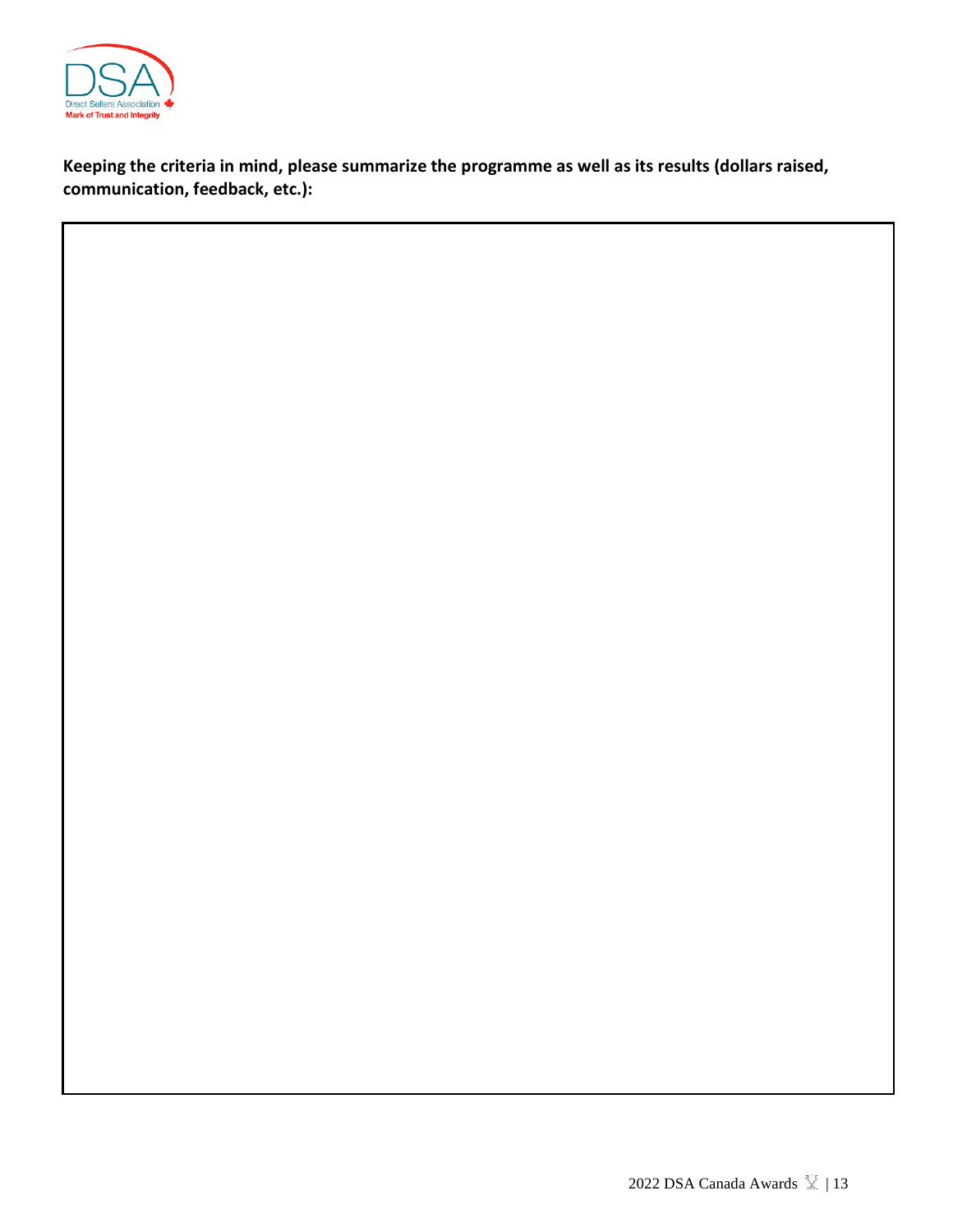

# *Partnership in Progress Award*

The DSA *Partnership in Progress* award recognizes Supplier member companies that provide a product or service to an Active Member Company which has/had a measurable impact and contribution on the Active Member Company's business.

### **CRITERIA**

Nominated companies will be judged on:

- a) the measurable effectiveness to meet the company objective;
- b) going the extra mile to meet the company needs;
- c) initiative to achieve overall objectives of the company;
- d) the outstanding service and follow-up;
- e) the contribution and involvement in the Association's activities.



*PayQuicker, 2021 Recipient.*

Please complete the **Nomination Form** and submit with **supporting materials** (enclose any photos, printed materials, publicity, programme presentations, videos, testimonials, or anything else that helps tell your company's story) no later than **May 16, 2022** to tara@dsa.ca.

| 2020 | Millar Kreklewetz LLP                | 2008 | <b>INTI Publishing</b>             |
|------|--------------------------------------|------|------------------------------------|
| 2019 | Formcor Inc.                         | 2007 | <b>Rainville Graphic Solutions</b> |
| 2018 | <b>Strategic Incentive Solutions</b> | 2006 | <b>Canadian Logistics</b>          |
| 2017 | <b>HyperWallet</b>                   | 2005 | <b>OneSource Promotions</b>        |
| 2016 | Gowling WLG (Canada) LLP             | 2004 | Ravenstone Productions Ltd.        |
|      | <b>IMPACT This Day</b>               | 2003 | Meritum Corp.                      |
| 2013 | David & Goliath Commun. Marketing    | 2002 | <b>FORMCOR</b>                     |
| 2012 | D-Sol Media Marketing                | 2001 | Millar Wyslobicky Kreklewetz       |
| 2010 | <b>Diversified Productions</b>       | 2000 | William T. Bathgate Limited        |
| 2009 | ProPay, Inc.                         | 1999 | Global Partners Inc.               |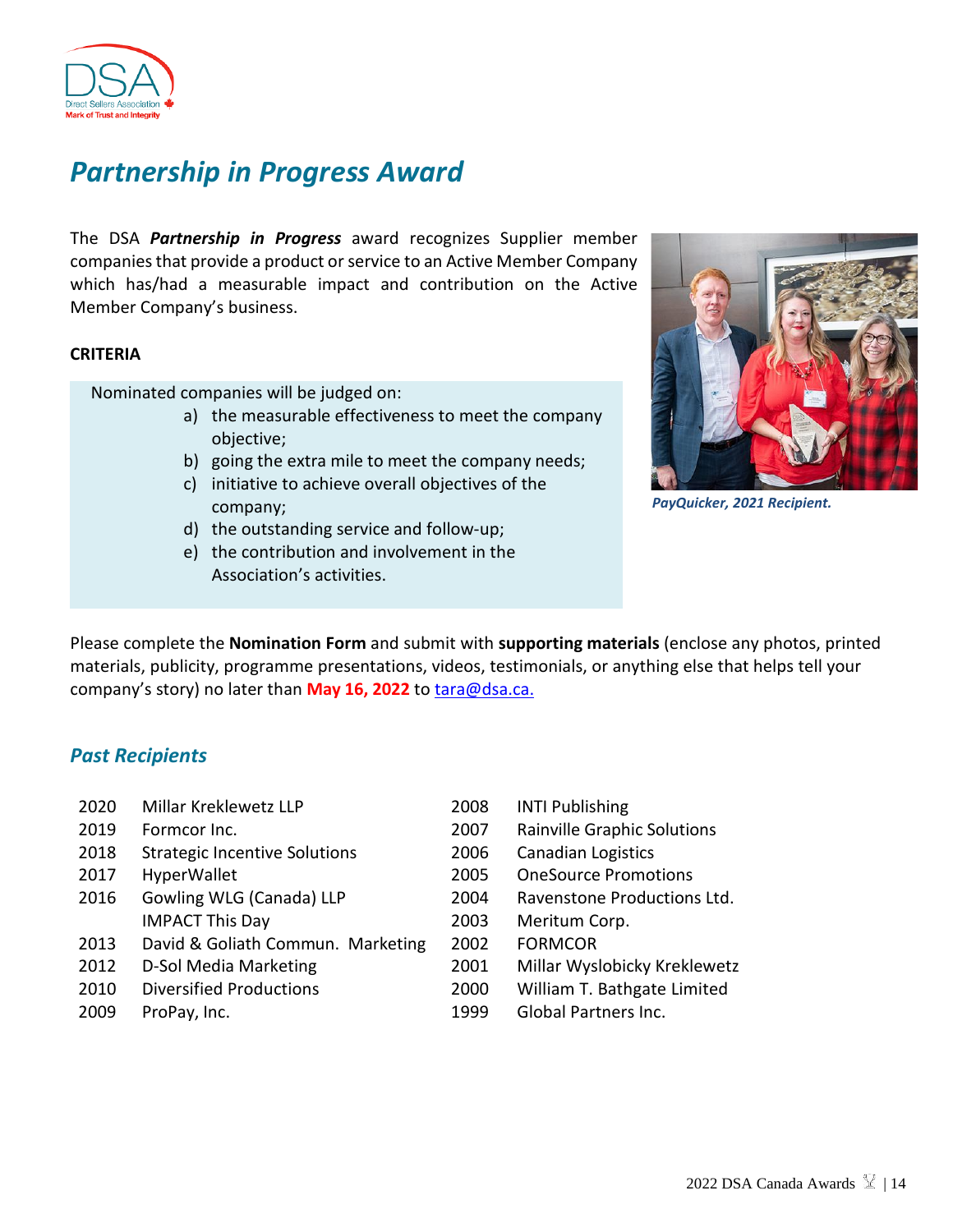

# *Partnership in Progress Award*

| Company Name (Nominee): Laterature and the company Name (Nominee): |                                                                       |  |  |  |
|--------------------------------------------------------------------|-----------------------------------------------------------------------|--|--|--|
|                                                                    |                                                                       |  |  |  |
|                                                                    |                                                                       |  |  |  |
|                                                                    |                                                                       |  |  |  |
| The nominee:                                                       |                                                                       |  |  |  |
|                                                                    | is a Valued Contributor-Supplier of the DSA Canada.                   |  |  |  |
|                                                                    | has made a measurable contribution to the Active Member's business.   |  |  |  |
|                                                                    | has had a measurable impact on the Active Member's business.          |  |  |  |
|                                                                    | has gone the extra mile to meet the company needs.                    |  |  |  |
|                                                                    | has provided outstanding service and follow-up.                       |  |  |  |
|                                                                    | has contributed to and been involved in the Association's activities. |  |  |  |
|                                                                    |                                                                       |  |  |  |

## **Information to provide with submission**:



Description of how the above contribution and impact was measured to achieve the overall objectives of the company.



Support materials (photos, printed materials, publicity, programme presentations, videos, testimonials, etc.).